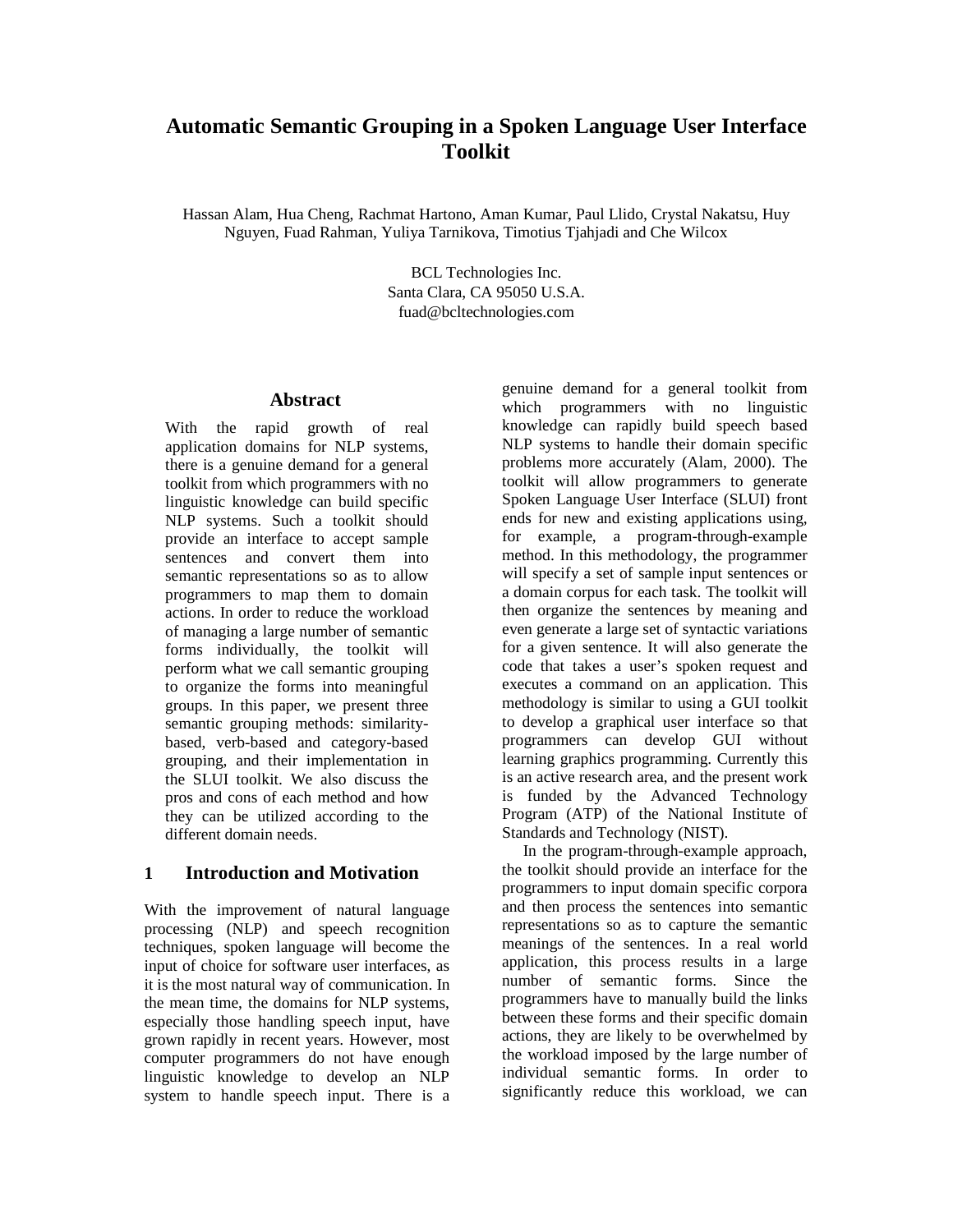organize these forms in such a way so that the programmers can manipulate them as groups rather than as individual items. This will speed up the generation process of the domain specific SLUI system. We call this process the *semantic grouping* process.

One straightforward way to group is to organize different syntactic forms expressing the same meaning together. For example,

- (1.1) I want to buy this book online.
- (1.2) Can I order this book online?
- (1.3) How can I purchase this book online?
- (1.4) What do I need to do to buy this book online?

The semantic forms of the above sentences may not be the same, but the action the programmer has in mind in an e-business domain is more or less the same: to actually buy the book online. In addition to the above sentences, there are many variations that an end-user might use. The embedded NLP system should be able to recognize the similarity among the variations so that the SLUI system can execute the same command upon receiving the different queries. This requires a group to contain only sentences with the same meaning. However in real applications, this might be difficult to achieve because user requests often have slight differences in meaning.

This difficulty motivates a different style for semantic grouping: organizing the semantic forms into groups so that those in the same group can be mapped roughly to the same action. The action can be either a command, e.g., *buy* something, or concerning an object, e.g., different ways of gathering information about an object. For example, sentence (1.5) would be grouped together with the above example sentences because it poses the same request: *buy books*; and sentences (1.6) to (1.8) would be in one group because they are all about price information.

- (1.5) I want to buy the latest book about ebusiness.
- (1.6) Please send me a price quote.
- (1.7) What is the reseller price?
- (1.8) Do you have any package pricing for purchasing multiple products at once?

This type of grouping is the focus of this paper. We propose three grouping methods: similarity-based grouping, verb-based grouping and category-based grouping. The process of grouping semantic forms is domain dependent and it is difficult to come up with a generally applicable standard to judge whether a grouping is appropriate or not. Different grouping techniques can give programmers different views of their data in order to satisfy different goals.

This paper is organized into 6 sections. In Section 2, we briefly describe the system for which the grouping algorithms are proposed and implemented. Section 3 presents the three grouping methods in detail. In Section 4, we describe how the algorithms are implemented in our system. We test the methods using a set a sentences from our corpus and discuss the pros and cons of each method in Section 5. Finally, in Section 6, we draw conclusions and propose some future work.

## **2 SLUITK**

As mentioned in the previous section, the Spoken Language User Interface Toolkit (SLUITK) allows programmers with no linguistic knowledge to rapidly develop a spoken language user interface for their applications. The toolkit should incorporate the major components of an NLP front end, such as a spell checker, a parser and a semantic representation generator. Using the toolkit, a programmer will be able to create a system that incorporates complex NLP techniques such as syntactic parsing and semantic understanding.

#### **2.1 The Work Flow**

Using an Automatic Speech Recognition (ASR) system, the SLUITK connects user input to the application, allowing spoken language control of the application. The SLUITK generates semantic representations of each input sentence. We refer to each of these semantic representations as a *frame*, which is basically a predicate-argument representation of a sentence.

The SLUITK is implemented using the following steps: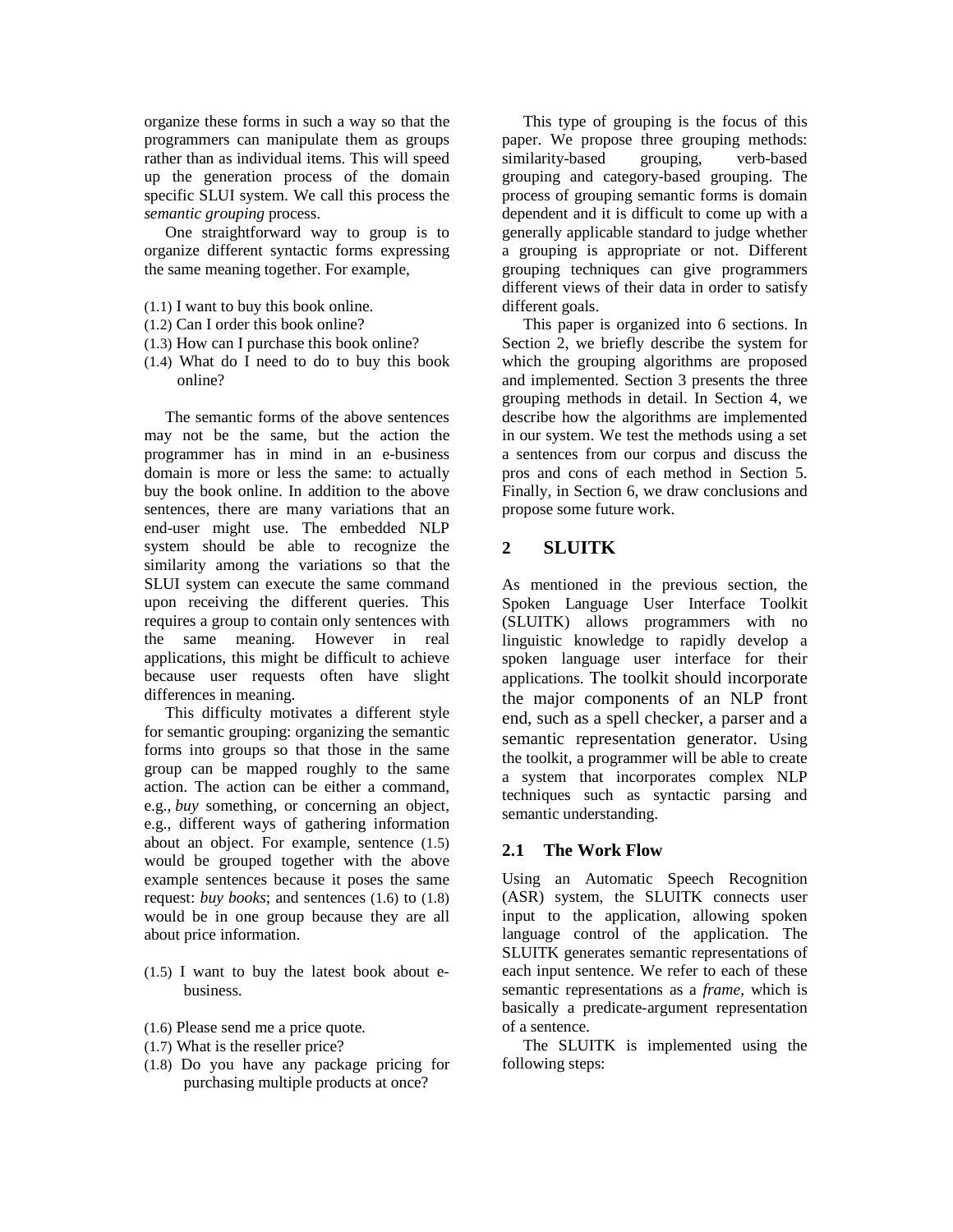- 1. SLUITK begins to create a SLUI by generating semantic representations of sample input sentences provided by the programmer.
- 2. These representations are expanded using synonym sets and other linguistic devices, and stored in a Semantic Frame Table (SFT). The SFT becomes a comprehensive database of all the possible commands a user could request a system to do. It has the same function as the database of parallel translations in an Example-based machine translation system (Sumita and Iida, 1991).
- 3. The toolkit then creates methods for attaching the SLUI to the back end applications.
- 4. When the SLUI enabled system is released, a user may enter an NL sentence, which is translated into a semantic frame by the system. The SFT is then searched for an equivalent frame. If a match is found, the action or command linked to this frame is executed.

In a real application, a large number of frames might be generated from a domain corpus. The semantic grouper takes the set of frames as the input and outputs the same frames organized in a logical manner.

## **2.2 The Corpus**

We use a corpus of email messages from our customers for developing and testing the system. These email messages contain questions, comments and general inquiries regarding our document-conversion products. We modified the raw email programmatically to delete the attachments, HTML and other tags, headers and sender information. In addition, we manually deleted salutations, greetings and any information that was not directly related to customer support. The corpus contains around 34,640 lines and 170,000 words. We constantly update it with new email from our customers.

We randomly selected 150 sentential inquiries to motivate and test the semantic grouping methods discussed in this paper.

# **3 Semantic Grouping**

We have mentioned in Section 1 that grouping

semantic frames is domain dependent. Grouping depends on the nature of the application and also the needs of the domain programmer. Since this is a real world problem, we have to consider the efficiency of grouping. It is not acceptable to let the programmer wait for hours to group one set of semantic forms. The grouping should be fairly fast, even on thousands of frames.

These different considerations motivate several grouping methods: similarity-based grouping, verb-based grouping and categorybased grouping. In this section, we describe each of these methods in detail.

# **3.1 Similarity-based Grouping**

Similarity-based grouping gathers sentences with similar meanings together, e.g., sentences (1.1) to (1.4). There is a wide application for this method. For example, in open domain question-answering systems, questions need to be reformulated so that they will match previously posted questions and therefore use the cached answers to speed up the process (Harabagiu et al., 2000).

The question reformulation algorithm of Harabagiu *et al*. tries to capture the similarity of the meanings expressed by two sentences. For a given set of questions, the algorithm formulates a similarity matrix from which reformulation classes can be built. Each class represents a class of equivalent questions.

The algorithm for measuring the similarity between two questions tries to find lexical relationships between every two questions that do not contain stop words. The algorithm makes use of the WordNet concept hierarchy (Fellbaum, 1998) to find synonym and hypernym relations between words.

This algorithm does not infer information about the meanings of the questions, but rather uses some kind of similarity measurement in order to simulate the commonality in meaning. This is a simplified approach. Using different threshold, they can achieve different degrees of similarity, from almost identical to very different.

This method can be used for similaritybased grouping to capture the similarity in meanings expressed by different sentences.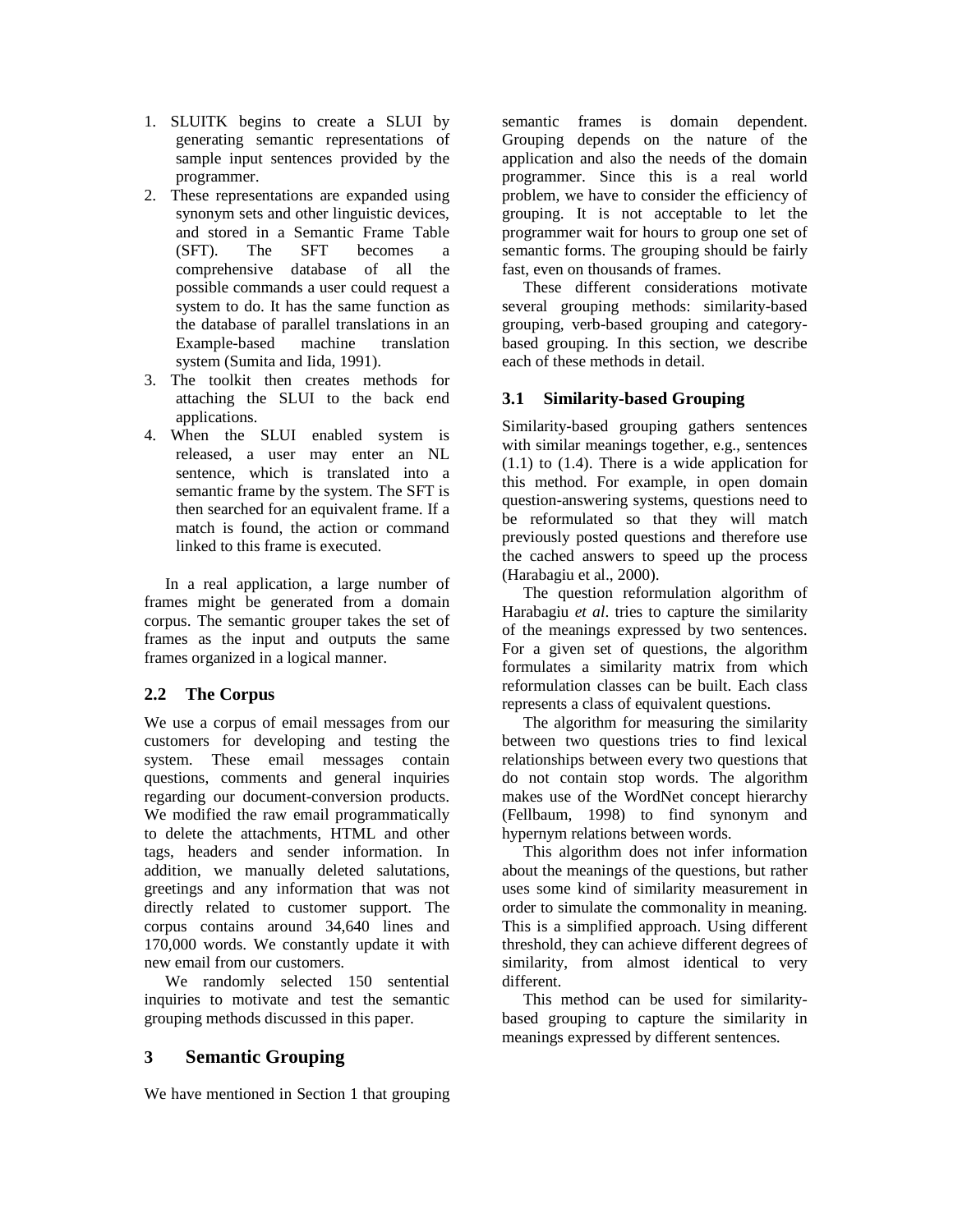## **3.2 Verb-based Grouping**

Among the sentences normally used in the ebusiness domain, imperative sentences often appear in sub-domains dominated by command-and-control requests. In such an application, the verb expresses the command that the user wants to execute and therefore plays the most important role in the sentence. Based on this observation, a grouping can be based on the verb or verb class only. For example, sentences with *buy* or *purchase* etc. as the main verbs are classified into one group whereas those with *download* as the main verb are classified into a different group, even when the arguments of the verbs are the same.

This is similar to sorting frames by the verb, taking into account simple verb synonym information.

### **3.3 Category-based Grouping**

Since SLUITK is a generic toolkit whereas the motivation for grouping is application dependent, we need to know how the programmer wants the groups to be organized. We randomly selected 100 sentences from our corpus and asked two software engineers to group them in a logical order. They came up with very different groups, but their thoughts behind the groups are more or less the same. This motivates the category-based grouping.

This grouping method puts less emphasis on each individual sentence, but tries to capture the general characteristics of a given corpus. For example, we want to group by the commands (e.g., *buy*) or objects (e.g., a software) the corpus is concerned with. If a keyword of a category appears in a given sentence, we infer that sentence belongs to the category. For example, sentences (1.6) to (1.8) will be grouped together because they all contain the keyword *price*.

These sentences will not be grouped together by the similarity-based method because their similarity is not high enough, nor by the verb-based method because the verbs are all different.

## **4 Grouping in SLUITK**

Because we cannot foresee the domain needs of the programmer, we implemented all three methods in SLUITK so that the programmer can view their data in several different ways. The programmer is able to choose which type of grouping scheme to implement.

In the question reformulation algorithm of (Harabagiu, et al. 2000), all words are treated identically in the question similarity measurement. However, our intuition from observing the corpus is that the verb and the object are more important than other components of the sentence and therefore should be given more weight when measuring similarity. In Section 4.1, we describe our experiment with the grouping parameters to test our intuition.

### **4.1 Experimenting with Parameters**

We think that there are two main parameters affecting the grouping result: the weight of the syntactic components and the threshold for the similarity measurement in the similarity-based method. Using 100 sentences from our corpus, we tried four different types of weighting scheme and three thresholds with the category-based methods. Human judgment on the generated groups confirmed our intuition that the object plays the most important role in grouping and the verb is the second most important. The differences in threshold did not seem to have a significant effect on the similarity-based grouping. This is probably due to the strict similarity measurement.

This experiment gives us a relatively optimal weighting scheme and threshold for the similarity-based grouping.

One relevant issue concerns the simplification of the semantic frames. For a sentence with multiple verbs, we can simplify the frame based on the verbs used in the sentence. The idea is that some verbs such as action verbs are more interesting in the ebusiness domain than others, e.g., *be* and *have*. If we can identify such differences in the verb usage, we can simplify the semantic frames by only keeping the interesting verb frames. For example, in the following sentences, the verb *buy* is more interesting than *be* and *want*, and the generated semantic frames should contain only the frame for *buy*.

(4.1) Is it possible to buy this software online? (4.2) I want to buy this software online.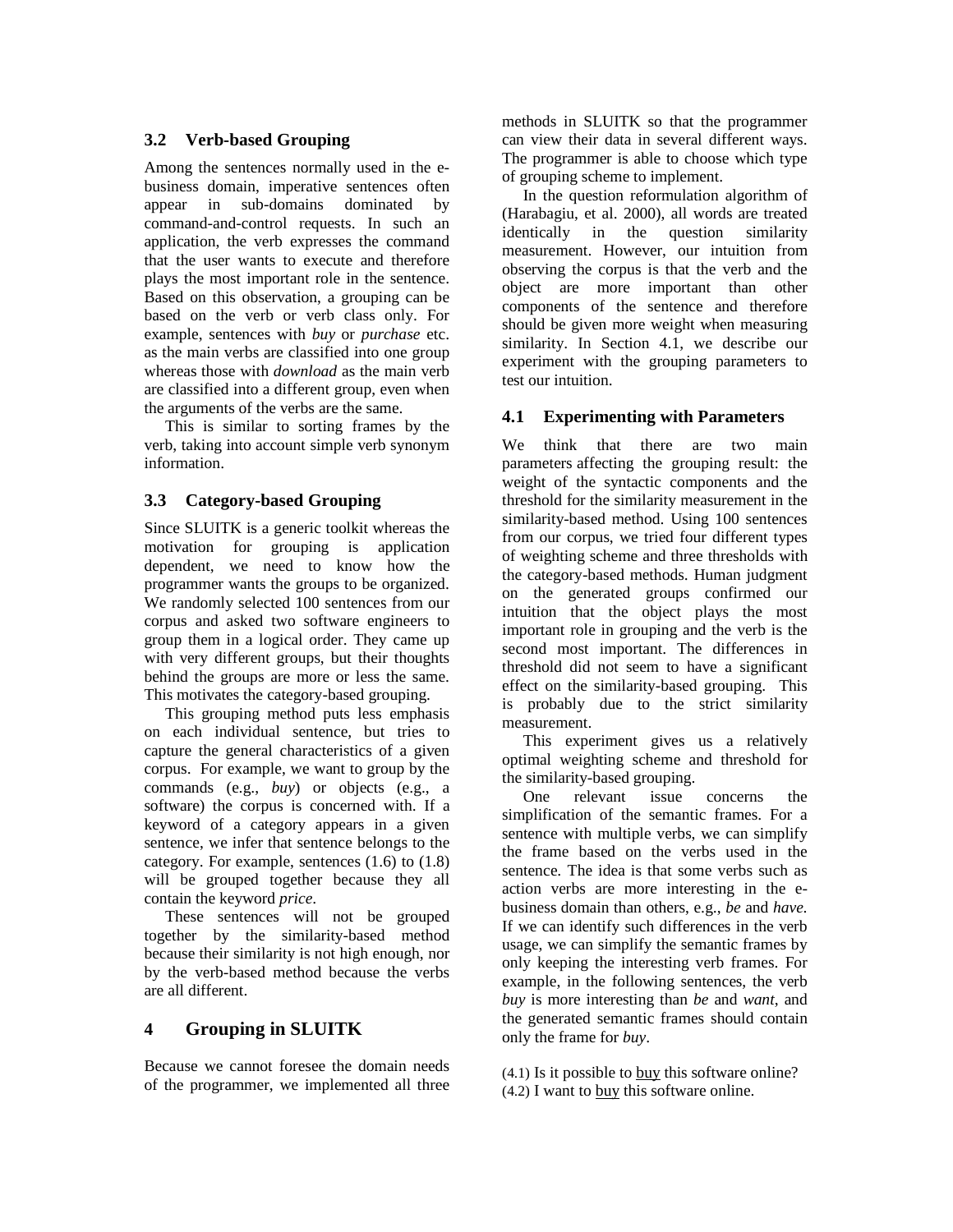| $D$ $\rightarrow$ $B$ $\rightarrow$ $B$ $B$ $\rightarrow$ $T$            |                 |               | Driginal Sentence: please deliver Jade at my company's address. |           |               |                     |              |
|--------------------------------------------------------------------------|-----------------|---------------|-----------------------------------------------------------------|-----------|---------------|---------------------|--------------|
| Project                                                                  |                 | <b>Action</b> | Sentence Typ                                                    | Predicate | Subject [Arg1 | Object1 [Arg2       | Object2 [Arc |
| Dictionary<br>Action<br>E Sentence                                       | 1               |               | YESNO QUES reformat                                             |           | web user      | web user PDF        |              |
|                                                                          | $\frac{2}{3}$   |               | WH_WHERE try out                                                |           | web_user      | version             |              |
|                                                                          |                 |               | WH HOWMUC be                                                    |           | how much      | Jade tool           |              |
| <b>Frames</b>                                                            | $\frac{4}{5}$   |               | REQUEST                                                         | deliver   | there         | Jade                |              |
|                                                                          |                 |               | YESNO QUES be                                                   |           | Jade          | option<br>available |              |
| Corpora<br>同                                                             | $rac{6}{7}$     |               | YESNO QUES be<br>WH WHERE lost                                  |           | web user      | detail              |              |
| Corpus] C.VATP\SLUI-e                                                    | $\overline{8}$  |               | WH HOWMUC cost                                                  |           | $J$ ade $4.0$ | how much            |              |
| $\Box$ $\blacksquare$ Frames                                             | 9               |               | WH HOW                                                          | purchase  | web user      | version             |              |
| E jade                                                                   | 10              |               | REQUEST                                                         | buy       |               | Jade                |              |
| convert+buy+sell                                                         | 11              |               | YESNO QUES buy                                                  |           | web user      | Jade upgrade        |              |
| release+product+                                                         | $\overline{12}$ |               | WH WHAT                                                         | be        | what          | functionality       |              |
| <b>Ethernce</b><br><b>P</b> version<br><b>D</b> Other<br>All FrameGroups |                 |               |                                                                 |           |               |                     |              |
|                                                                          |                 |               |                                                                 |           |               |                     |              |

**Figure 1: A screen shot of SLUITK** 

We make use of a list of stop-words from (Frakes, 1992) in order to distinguish between interesting and uninteresting verbs. We look for frames headed by stop-words and follow some heuristics to remove the sub-frame of the stop-word. For example, if there is at least one verb that is not a stop-word, we remove all other stop-words from the frame. In the sentence *[Is it possible to] buy the software in Germany?*, *be* is a stop-word, so only the frame for *buy* is kept. This process removes the redundant part of a frame so that the grouping algorithm only considers the most important part of a frame.

#### **4.2 Implementation in SLUITK**

Figure 1 shows a screen shot of the interface of the SLUITK, which shows several grouped semantic frames. In this section, we give more detail about the implementation of the three grouping methods used in SLUITK.

#### **Similarity-based grouping**

Similar to (Harabagiu, et al. 2001), our similarity-based grouping algorithm calculates the similarity between every two frames in the input collection. If the similarity is above a certain threshold, the two frames are considered similar and therefore should be grouped together. If two frames in two different groups are similar, then the two groups should be combined to a single group. The central issue here is how to measure the similarity between two frames.

Since we have found that some syntactic components are more important to grouping than others, we use a weighted scheme to measure similarity. For each frame, all words (except for stop-words) are extracted and used for similarity calculation. We give different weights to different sentence components. Since in an e-business domain, the verb and the object of a sentence are usually more important than other components because they express the actions that the programmers want to execute, or the objects for which they want to get more information, the similarity of these components are emphasized through the weighting scheme. The similarity score of two frames is the summation of the weights of the matched words.

There is a match between two words when we find a lexical relationship between them. We extend the method of (Harabagiu, et al. 2000) and define a lexical relationship between two words W1 and W2 as in the following: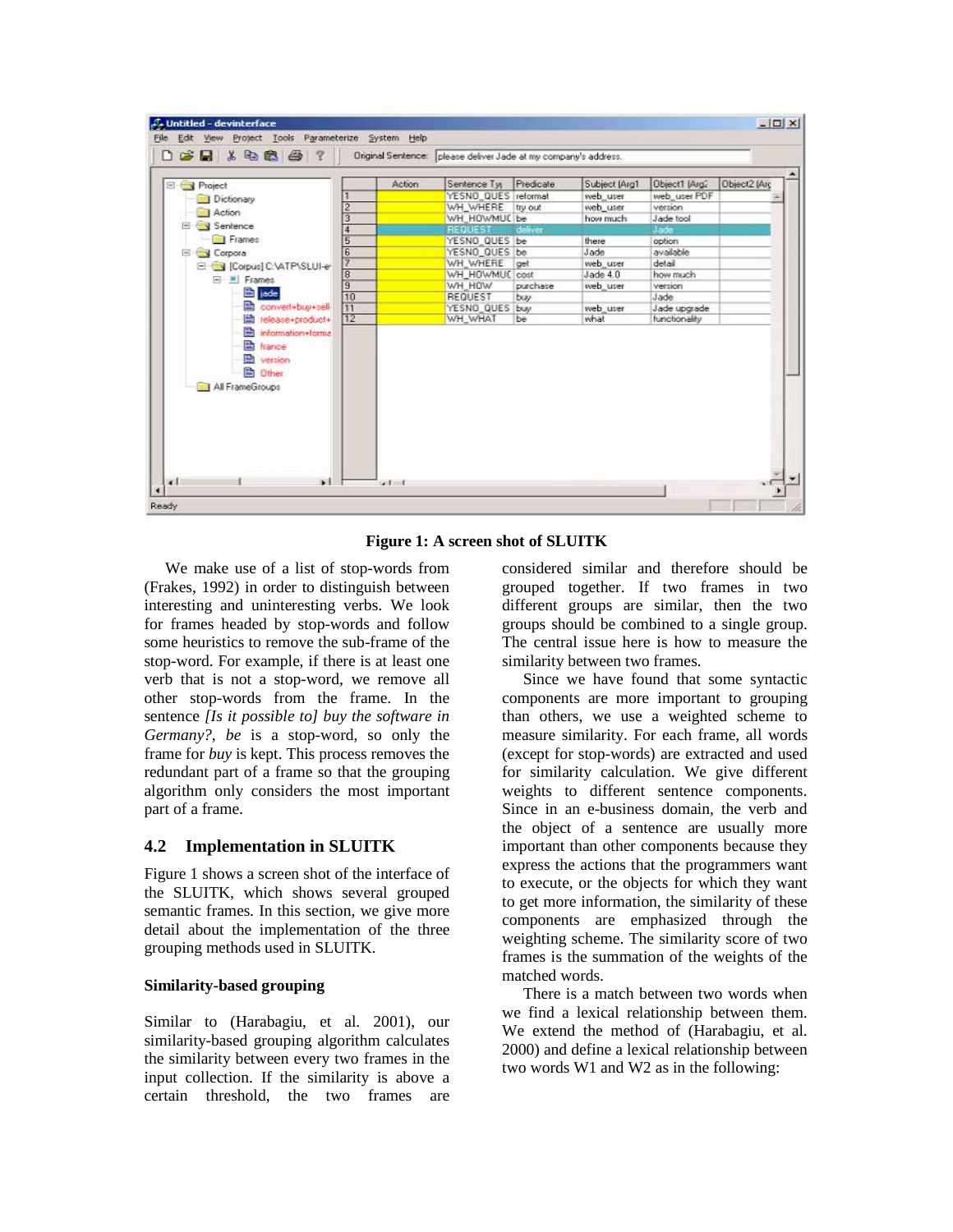|                                         | Similarity-based     | Verb-based               | Category-based       |  |  |  |  |
|-----------------------------------------|----------------------|--------------------------|----------------------|--|--|--|--|
| Group Size                              | small                | small                    | large                |  |  |  |  |
| <b>Number of Groups</b>                 | large                | large                    | variable             |  |  |  |  |
| <i>Speed</i>                            | slow on large corpus | fast                     | slow on large corpus |  |  |  |  |
| Application                             | general              | command-and-control only | general              |  |  |  |  |
| Table 1: Comparison of grouping methods |                      |                          |                      |  |  |  |  |

- 1. If W1 and W2 have a common morphological root. Various stemming packages can be used for this purpose, for
- example, Porter Stemmer (Porter, 1997). 2. If W1 and W2 are synonyms, i.e., W2 is in the WordNet synset of W1.
- 3. If the more abstract word is a WordNet hypernym of the other.
- 4. If one word is the WordNet holonym of the other (signaling *part of*, *member of* and *substance of* relations);
- 5. If W1 is the WordNet antonym of W2.

Domain specific heuristics can also be used to connect words. For example, in the ebusiness domain, *you* and *I* can be treated as antonyms in the following sentences:

- (4.3) Can I buy this software?
- (4.4) Do you sell this software?

When none of the above is true, there is no lexical relation between two given words.

Because the similarity-based grouping needs to consult WordNet frequently for lexical relations, it becomes very slow for even a few hundred frames. We have to change the algorithm to speed up the process, as it is too slow for real world applications.

Instead of comparing every two frames, we put all the words from an existing group together. When a new frame is introduced, we compare the words in this new frame with the word collection of each group. The similarity scores are added up as before, but it needs to be normalized over the number of words in the collection. When the similarity is above a certain threshold, the new frame is classified as a member of the group. This significantly reduces the comparison needed for classifying a frame, and therefore reduces the number of times WordNet needs to be consulted.

We compared this improved algorithm with the original one on 30 handcrafted examples; the generated groups are very similar.

#### **Verb-based grouping**

The verb-based grouping implementation is fairly straightforward and has been described in Section 3.2.

### **Category-base grouping**

For the category-based method, we first count all the non stop-words in a given corpus and retrieve a set of most frequent words and their corresponding word classes from the corpus. This process also makes use of the WordNet synonym, hypernym, holonym and antonym information. These word classes form the categories of each group. We then check the verbs and objects of each sentence to see if they match these words. That is, if a category word or a lexically related word appears as the verb or the object of a sentence, the sentence is classified as a member of that group. For example, we can pick the most frequent 20 words and divide the corpus into 21 groups, where the extra group contains all sentences that cannot be classified. The programmer can decide the number of groups they want. This gives the programmer more control over the grouping result.

## **5 Discussion**

We tested the three methods on 100 sentences from our corpus. We had 5 people evaluate the generated groups. They all thought that grouping was a very useful feature of the toolkit. Based on their comments, we summarize the pros and cons of each method in Table 1.

The similarity-based grouping produces a large number of groups, most of which contain only one sentence. This is because there are usually several unrelated words in each sentence, which decreases the similarity scores. In addition, using WordNet we sometimes miss the connections between lexical items. The verb-based grouping